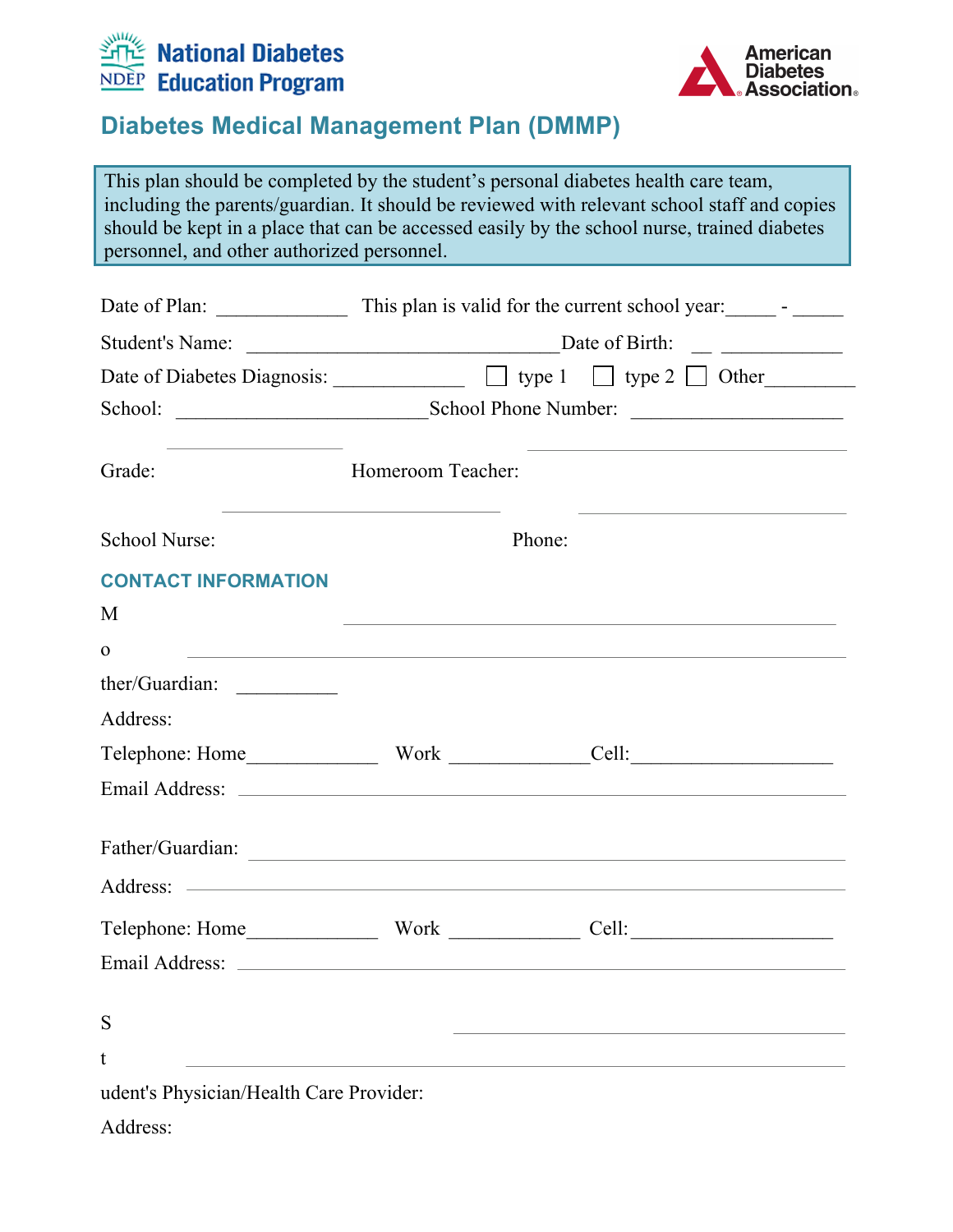|                                  | <b>Emergency Number:</b> | <u> 1980 - Jan James, maria al II-lea (b. 1980)</u> |
|----------------------------------|--------------------------|-----------------------------------------------------|
| <b>Other Emergency Contacts:</b> |                          |                                                     |
| Name:                            | Relationship:            |                                                     |
| Telephone: Home                  | Work                     | Cell:                                               |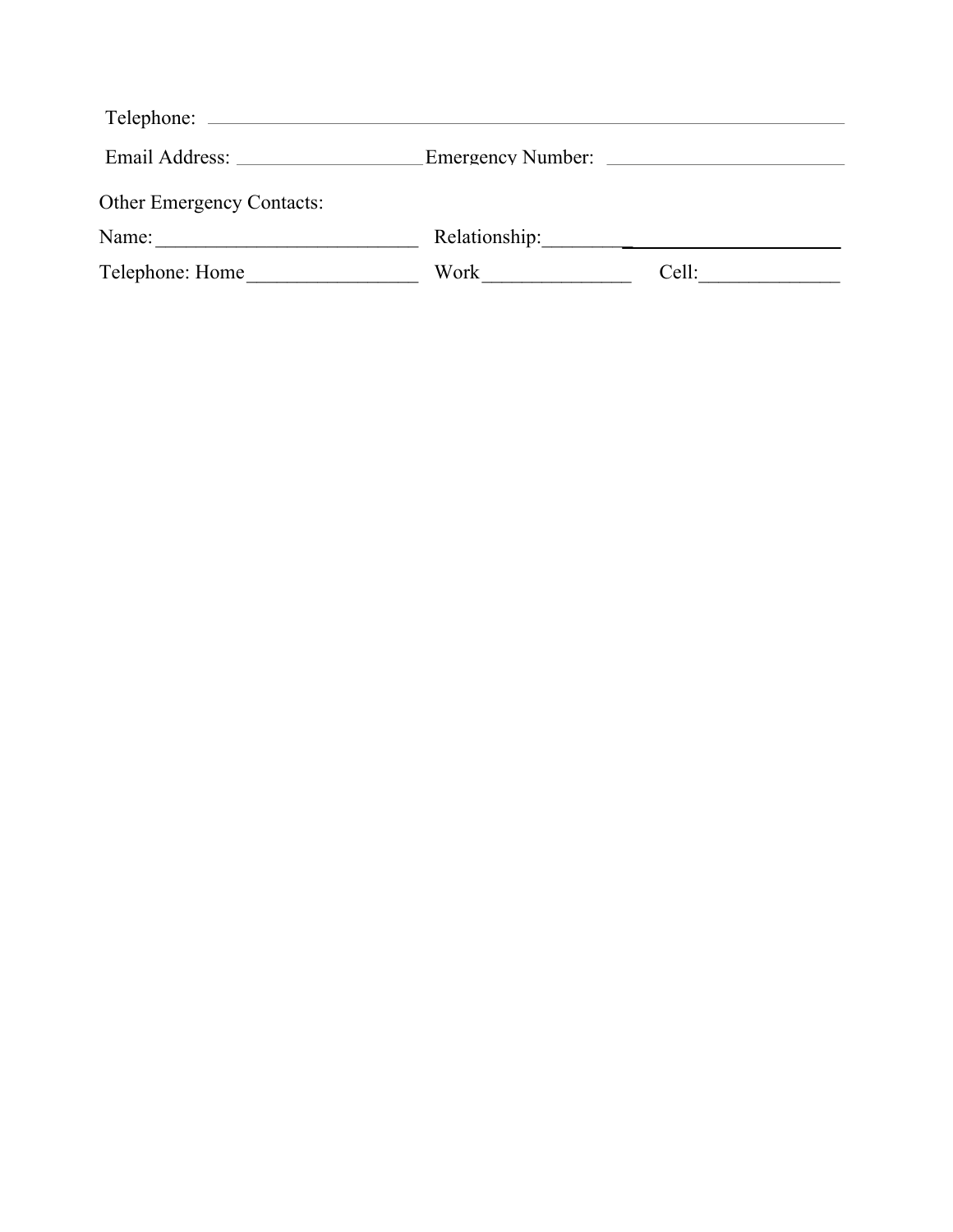### **CHECKING BLOOD GLUCOSE**

| $\bigcup$ 70-180 mg/dL<br>Target range of blood glucose: 170-130 mg/dL                               |  |  |
|------------------------------------------------------------------------------------------------------|--|--|
| Other:                                                                                               |  |  |
| Check blood glucose level: Before lunch   Hours after lunch                                          |  |  |
| 2 hours after a correction dose $\Box$ Mid-morning $\Box$ Before PE<br>After                         |  |  |
| PE                                                                                                   |  |  |
| Before dismissal<br>$\Box$ Other:                                                                    |  |  |
| As needed for signs/symptoms of low or high blood glucose<br>As needed for signs/symptoms of illness |  |  |
| Preferred site of testing: $\Box$ Fingertip $\Box$ Forearm $\Box$ Thigh $\Box$<br>Other:             |  |  |
|                                                                                                      |  |  |
| Note: The fingertip should always be used to check blood glucose level if hypoglycemia is suspected. |  |  |
| Student's self-care blood glucose checking skills:                                                   |  |  |
| Independently checks own blood glucose                                                               |  |  |
| May check blood glucose with supervision                                                             |  |  |
| Requires school nurse or trained diabetes personnel to check blood glucose                           |  |  |
| <b>Continuous Glucose Monitor (CGM):</b> U Yes<br>$\vert$   No<br>(high)                             |  |  |
| $\alpha$ $\alpha \alpha$                                                                             |  |  |

*Note: Confirm CGM results with blood glucose meter check before taking action on sensor blood glucose level. If student has symptoms or signs of hypoglycemia, check fingertip blood glucose level regardless of CGM*

## **HYPOGLYCEMIA TREATMENT**

Student's usual symptoms of hypoglycemia (list below):

If exhibiting symptoms of hypoglycemia, OR if blood glucose level is less than mg/dL, give a quick-acting glucose product equal to grams of carbohydrate.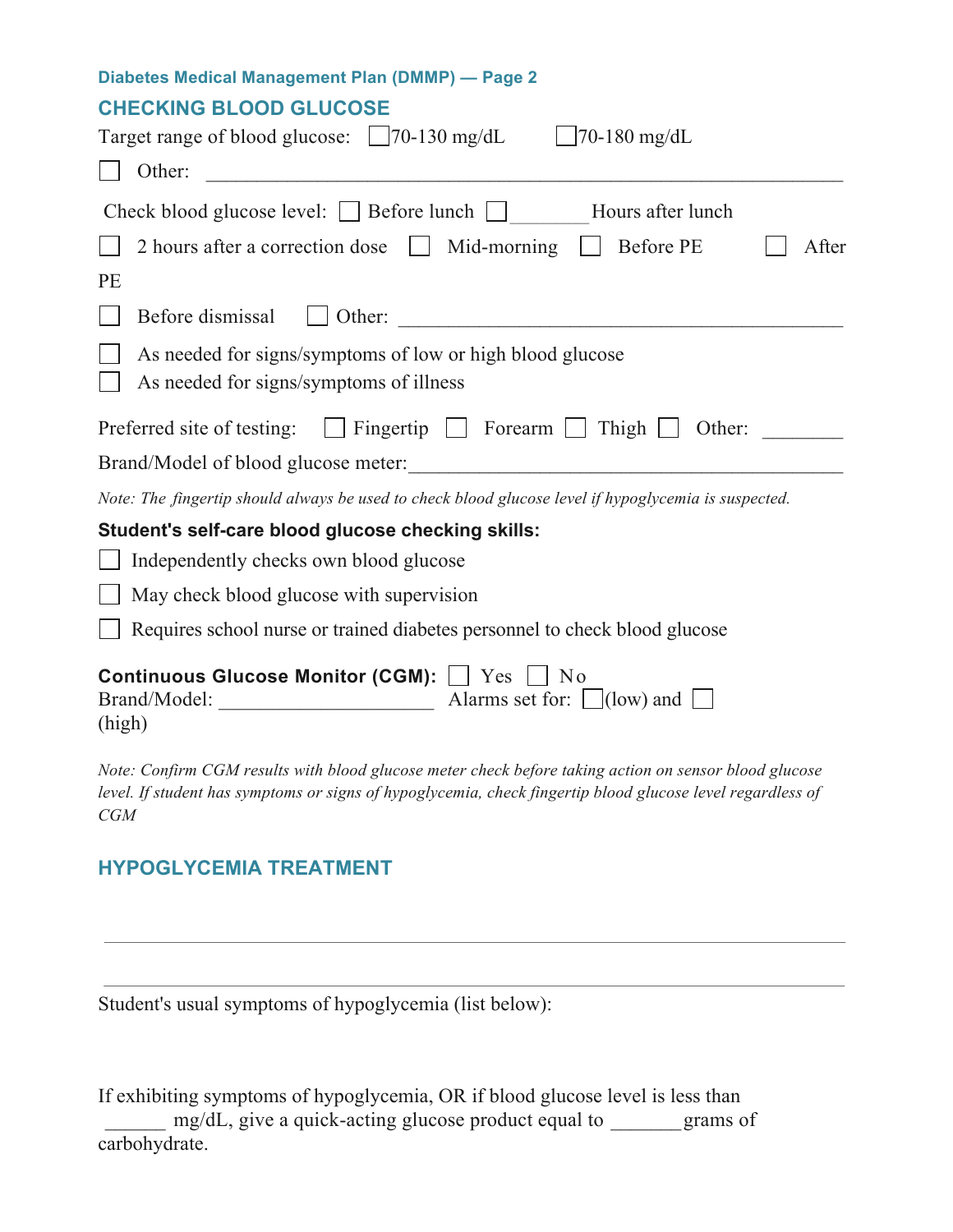Recheck blood glucose in 10-15 minutes and repeat treatment if blood glucose level is less than  $\frac{c}{\sqrt{a}}$  mg/dL.

Additional treatment: <u>and a series of the series of the series of the series of the series of the series of the series of the series of the series of the series of the series of the series of the series of the series of t</u>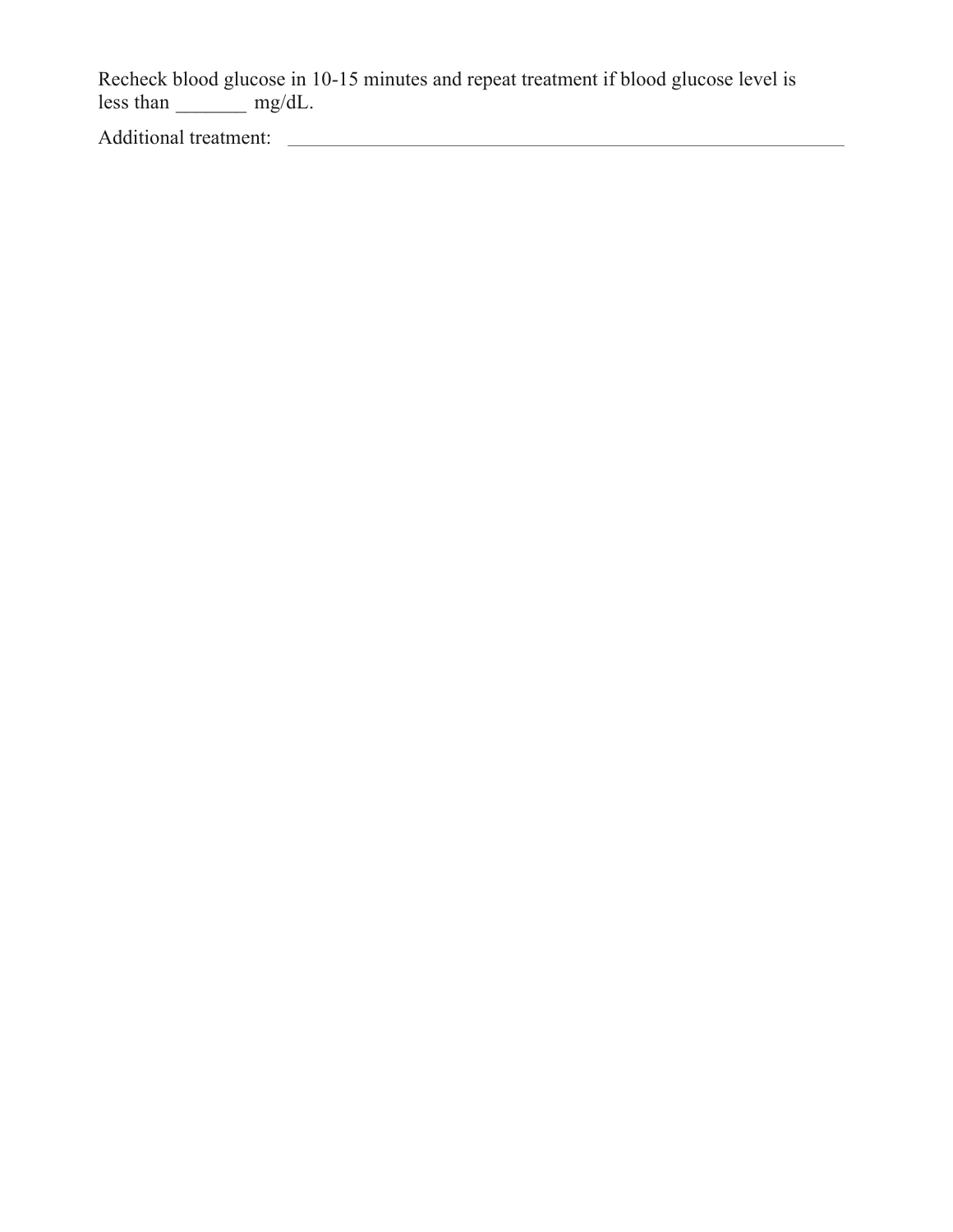#### **HYPOGLYCEMIA TREATMENT** (Continued)

Follow physical activity and sports orders (see page 7).

- If the student is unable to eat or drink, is unconscious or unresponsive, or is having seizure activity or convulsions (jerking movements), give:
- Glucagon:  $\Box$  1 mg  $\Box$  1/2 mg Route:  $\Box$  SC  $\Box$  IM
- Site for glucagon injection:  $\Box$  arm  $\Box$  thigh  $\Box$  Other:
- Call 911 (Emergency Medical Services) and the student's parents/guardian.
- Contact student's health care provider.

## **HYPERGLYCEMIA TREATMENT**

Student's usual symptoms of hyperglycemia (list below):

| Check $\Box$ Urine $\Box$ Blood for ketones every hours when blood glucose levels                                                       |
|-----------------------------------------------------------------------------------------------------------------------------------------|
| are above $mg/dL$ .                                                                                                                     |
| For blood glucose greater than mg/dL AND at least hours since last insulin<br>dose, give correction dose of insulin (see orders below). |
| For insulin pump users: see additional information for student with insulin pump.                                                       |
| Give extra water and/or non-sugar-containing drinks (not fruit juices): ounces per<br>hour.                                             |
| <b>Additional treatment for ketones:</b>                                                                                                |
| Follow physical activity and                                                                                                            |
| sports orders (see page 7).                                                                                                             |
| • Notify parents/guardian of onset of hyperglycemia.                                                                                    |
|                                                                                                                                         |

- If the student has symptoms of a hyperglycemia emergency, including dry mouth, extreme thirst, nausea and vomiting, severe abdominal pain, heavy breathing or shortness of breath, chest pain, increasing sleepiness or lethargy, or depressed level of consciousness: Call 911 (Emergency Medical Services) and the student's parents/ guardian.
- Contact student's health care provider.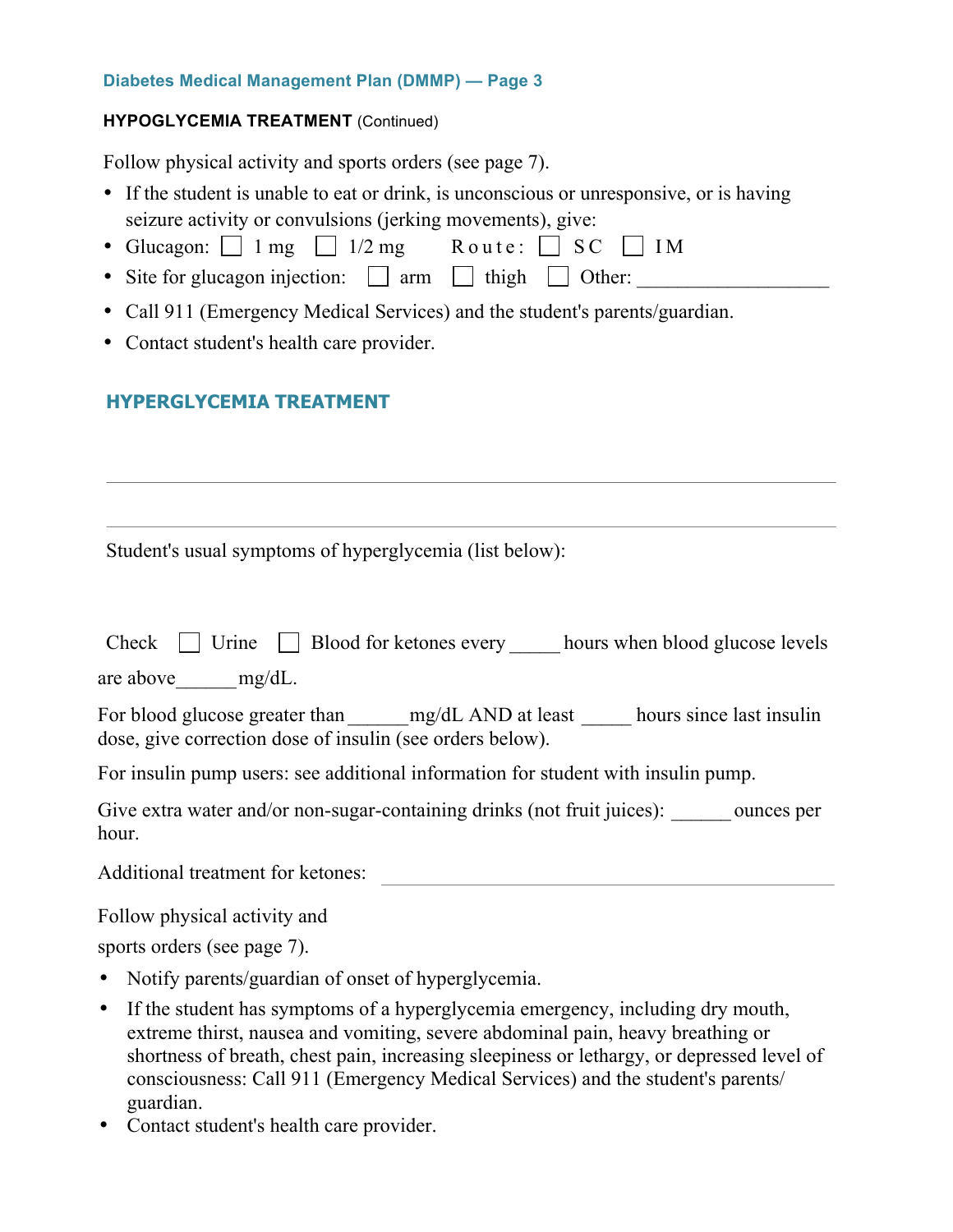#### **INSULIN THERAPY**

| Insulin delivery device:<br>syringe<br>insulin pen<br>insulin pump                                             |
|----------------------------------------------------------------------------------------------------------------|
| Type of insulin therapy at school:<br>Adjustable Insulin Therapy<br><b>Fixed Insulin Therapy</b><br>No insulin |
| <b>Adjustable Insulin Therapy</b>                                                                              |
| • Carbohydrate Coverage/Correction Dose:                                                                       |
| N                                                                                                              |
| a                                                                                                              |
| me of insulin:                                                                                                 |
| <b>Carbohydrate Coverage:</b>                                                                                  |
| Insulin-to-Carbohydrate Ratio:                                                                                 |
| Lunch: 1 unit of insulin per<br>grams of carbohydrate<br>Snack: 1 unit of insulin per<br>grams of carbohydrate |
| <b>Carbohydrate Dose Calculation Example</b><br><b>Grams of carbohydrate in meal</b>                           |
| units of<br>Insulin-to-carbohydrate ratio<br>insulin                                                           |

• **Correction Dose:**

#### **Correction Dose Calculation Example**

*Actual Blood Glucose—Target Blood Glucose Blood Glucose Correction Factor/Insulin Sensitivity Factor* = \_\_\_\_\_\_\_units of insulin

Blood Glucose Correction Factor/Insulin Sensitivity Factor =

Target blood glucose =  $mg/dL$ 

Correction dose scale (use instead of calculation above to determine insulin correction dose):

Blood glucose \_\_\_\_\_\_ to \_\_\_\_\_\_ mg/dL give \_\_\_\_\_\_ units Blood glucose to mg/dL give units Blood glucose to mg/dL give units Blood glucose  $\frac{1}{\sqrt{1-\frac{1}{n}}}$  to  $\frac{1}{\sqrt{1-\frac{1}{n}}}$  units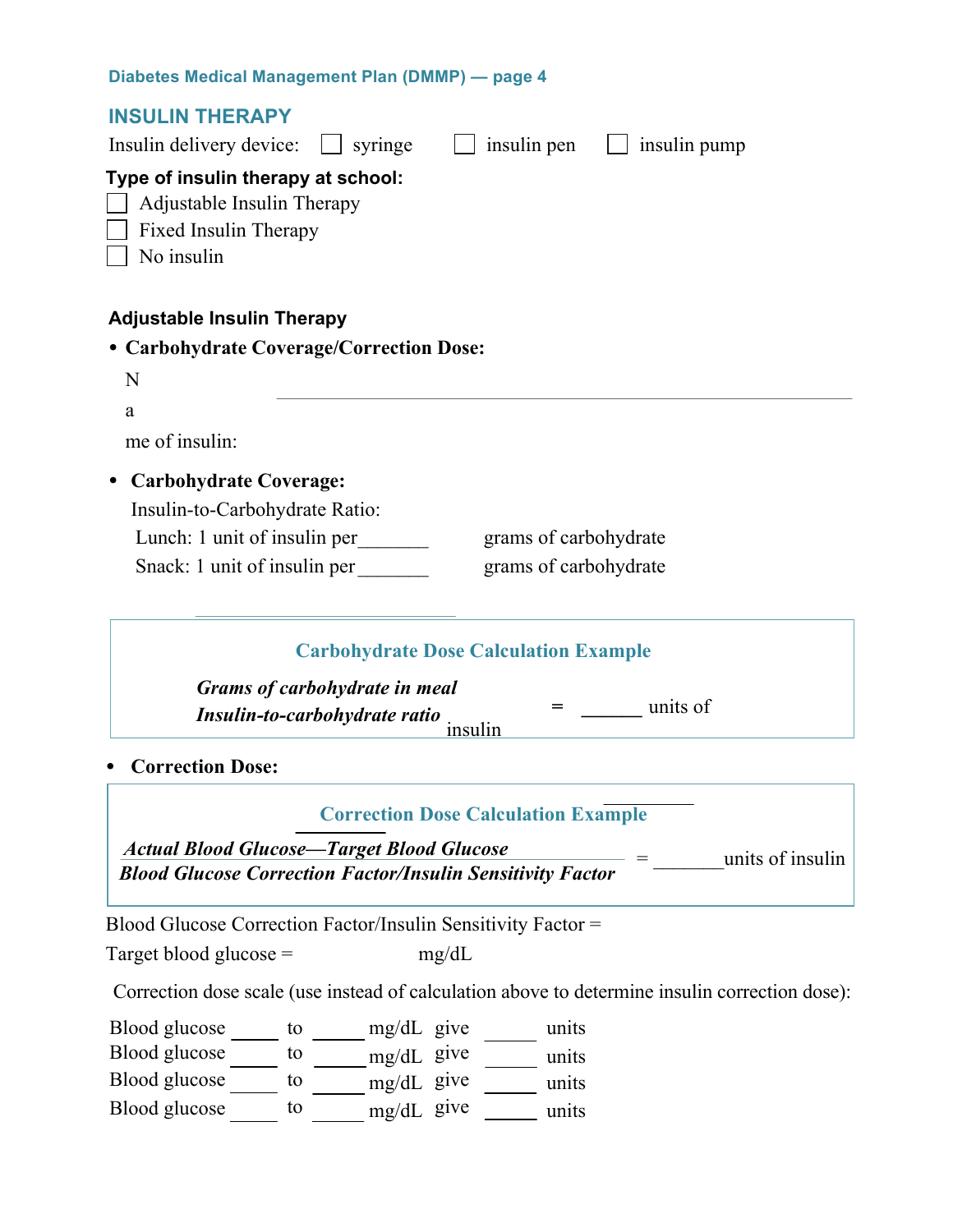| <b>INSULIN THERAPY (Continued)</b>                                                                                                                                                                                               |
|----------------------------------------------------------------------------------------------------------------------------------------------------------------------------------------------------------------------------------|
| When to give insulin:                                                                                                                                                                                                            |
| Lunch                                                                                                                                                                                                                            |
| Carbohydrate coverage only                                                                                                                                                                                                       |
| Carbohydrate coverage plus correction dose when blood glucose is greater than<br>mg/dL and _____ hours since last insulin dose.<br>Other:                                                                                        |
| <u> Alexandria de la contrada de la contrada de la contrada de la contrada de la contrada de la contrada de la c</u>                                                                                                             |
| Snack                                                                                                                                                                                                                            |
| No coverage for snack                                                                                                                                                                                                            |
| Carbohydrate coverage only                                                                                                                                                                                                       |
| Carbohydrate coverage plus correction dose when blood glucose is greater than                                                                                                                                                    |
| mg/dL and _____ hours since last insulin dose.                                                                                                                                                                                   |
| Other:                                                                                                                                                                                                                           |
| Correction dose only:                                                                                                                                                                                                            |
| For blood glucose greater than ___________ mg/dL AND at least_______hours since last<br>insulin dose.<br>Other:                                                                                                                  |
|                                                                                                                                                                                                                                  |
| <b>Fixed Insulin Therapy</b>                                                                                                                                                                                                     |
| N                                                                                                                                                                                                                                |
| a                                                                                                                                                                                                                                |
| me of insulin:                                                                                                                                                                                                                   |
| Units of insulin given pre-lunch daily                                                                                                                                                                                           |
| Units of insulin given pre-snack daily                                                                                                                                                                                           |
| Other:                                                                                                                                                                                                                           |
| <b>Parental Authorization to Adjust Insulin Dose:</b>                                                                                                                                                                            |
| No Parents/guardian authorization should be obtained before<br>Yes<br>administering a correction dose.                                                                                                                           |
| Parents/guardian are authorized to increase or decrease correction<br>Yes<br>N <sub>0</sub><br>dose scale within the following range: $+/-$ units of insulin.                                                                    |
| Parents/guardian are authorized to increase or decrease insulin-to-<br>Yes<br>$\overline{\rm No}$<br>carbohydrate ratio within the following range: units<br>per prescribed grams of carbohydrate, +/-<br>grams of carbohydrate. |
| Parents/guardian are authorized to increase or decrease fixed insulined<br>Yes<br>N <sub>0</sub>                                                                                                                                 |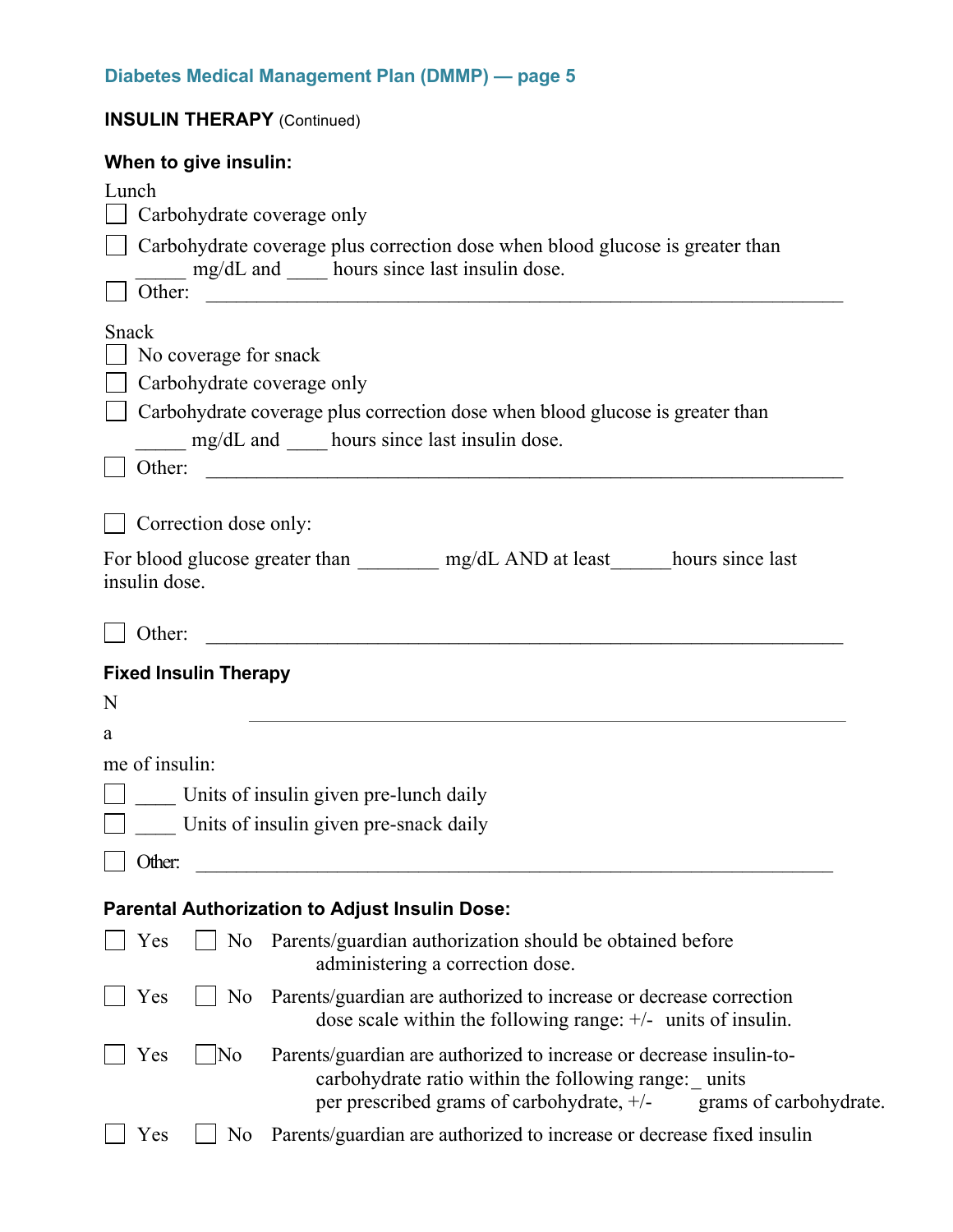dose within the following range:  $+/-$  units of insulin.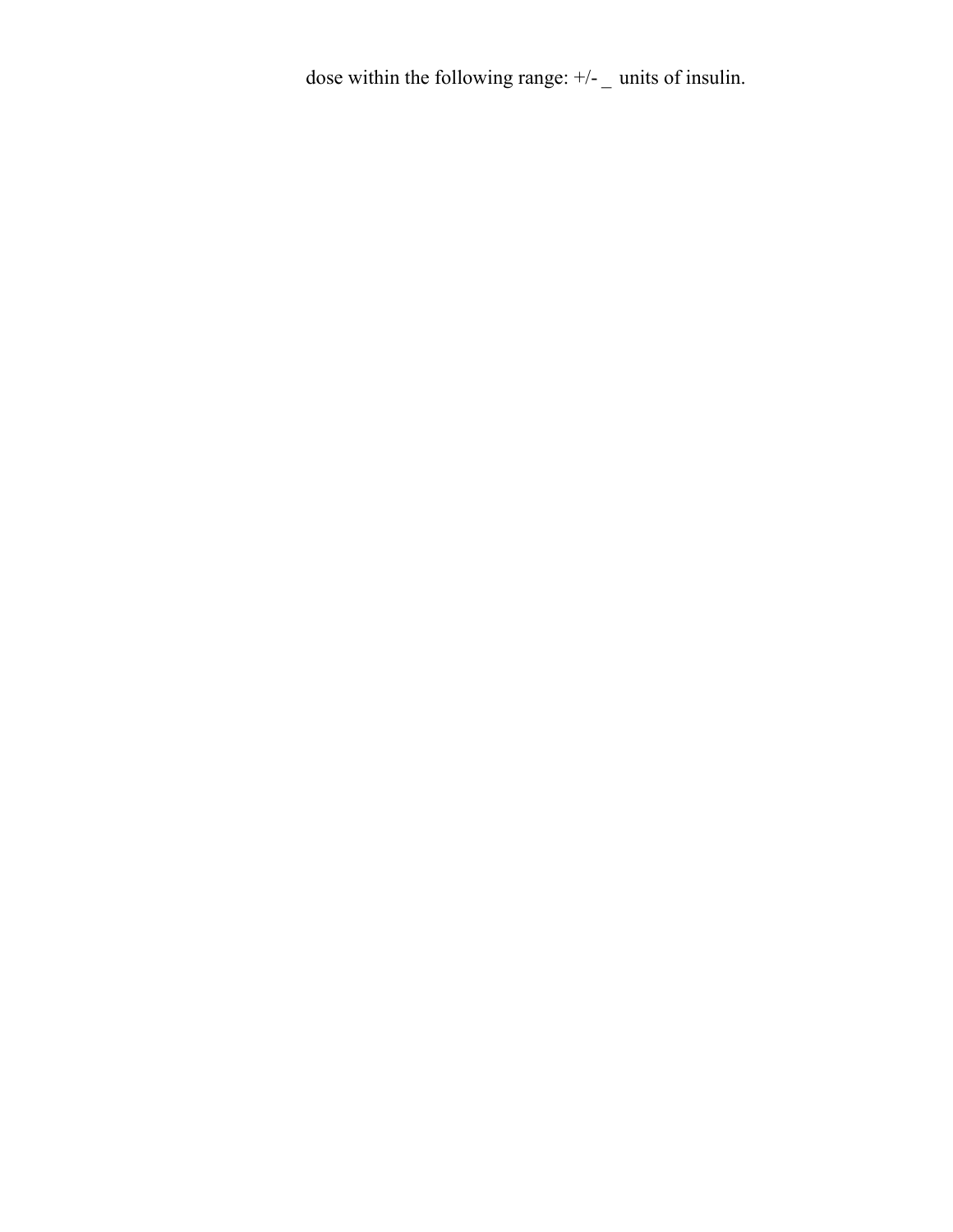#### **INSULIN THERAPY** (Continued)

#### **Student's self-care insulin administration skill**

- $\Box$  Yes  $\Box$  No Independently calculates and gives own injections
- $\Box$  Yes  $\Box$  No May calculate/give own injections with supervision

 $\Box$  Yes  $\Box$  No Requires school nurse or trained diabetes personnel to calculate/give injections

## **ADDITIONAL INFORMATION FOR STUDENT WITH INSULIN PUMP**

| Brand/Model of pump: Type of insulin in pump:                                                                                                                                                                      |                                                                                |  |  |
|--------------------------------------------------------------------------------------------------------------------------------------------------------------------------------------------------------------------|--------------------------------------------------------------------------------|--|--|
|                                                                                                                                                                                                                    |                                                                                |  |  |
|                                                                                                                                                                                                                    |                                                                                |  |  |
| For blood glucose greater than ________ mg/dL that has not decreased within<br>parents/guardian.                                                                                                                   | hours after correction, consider pump failure or infusion site failure. Notify |  |  |
| For infusion site failure: Insert new infusion set and/or replace reservoir.                                                                                                                                       |                                                                                |  |  |
| For suspected pump failure: suspend or remove pump and give insulin by syringe or<br>pen.                                                                                                                          |                                                                                |  |  |
| <b>Physical Activity</b>                                                                                                                                                                                           |                                                                                |  |  |
| May disconnect from pump for sports activities $\Box$ Y e s<br>N <sub>0</sub><br>Set a temporary basal rate $\Box$ Yes $\Box$ No $\Box$ % temporary basal for $\Box$<br>hours<br>Suspend pump use $\Box$ Yes<br>No |                                                                                |  |  |
| Student's self-care pump skills:                                                                                                                                                                                   | Independent?                                                                   |  |  |
| Count carbohydrates                                                                                                                                                                                                | Yes<br>No                                                                      |  |  |
| Bolus correct amount for carbohydrates consumed                                                                                                                                                                    | Yes<br>No                                                                      |  |  |
| Calculate and administer correction bolus                                                                                                                                                                          | No<br>Yes                                                                      |  |  |
| Calculate and set basal profiles                                                                                                                                                                                   | No<br>Yes                                                                      |  |  |
| Calculate and set temporary basal rate                                                                                                                                                                             | N <sub>0</sub><br>Yes                                                          |  |  |
| Change batteries                                                                                                                                                                                                   | No<br>Yes                                                                      |  |  |
| Disconnect pump                                                                                                                                                                                                    | Yes<br>No                                                                      |  |  |
| Reconnect pump to infusion set                                                                                                                                                                                     | Yes<br>No                                                                      |  |  |
| Prepare reservoir and tubing                                                                                                                                                                                       | Yes<br>No                                                                      |  |  |
| Insert infusion set                                                                                                                                                                                                | No<br>Yes                                                                      |  |  |
| Troubleshoot alarms and malfunctions                                                                                                                                                                               | Yes<br>No                                                                      |  |  |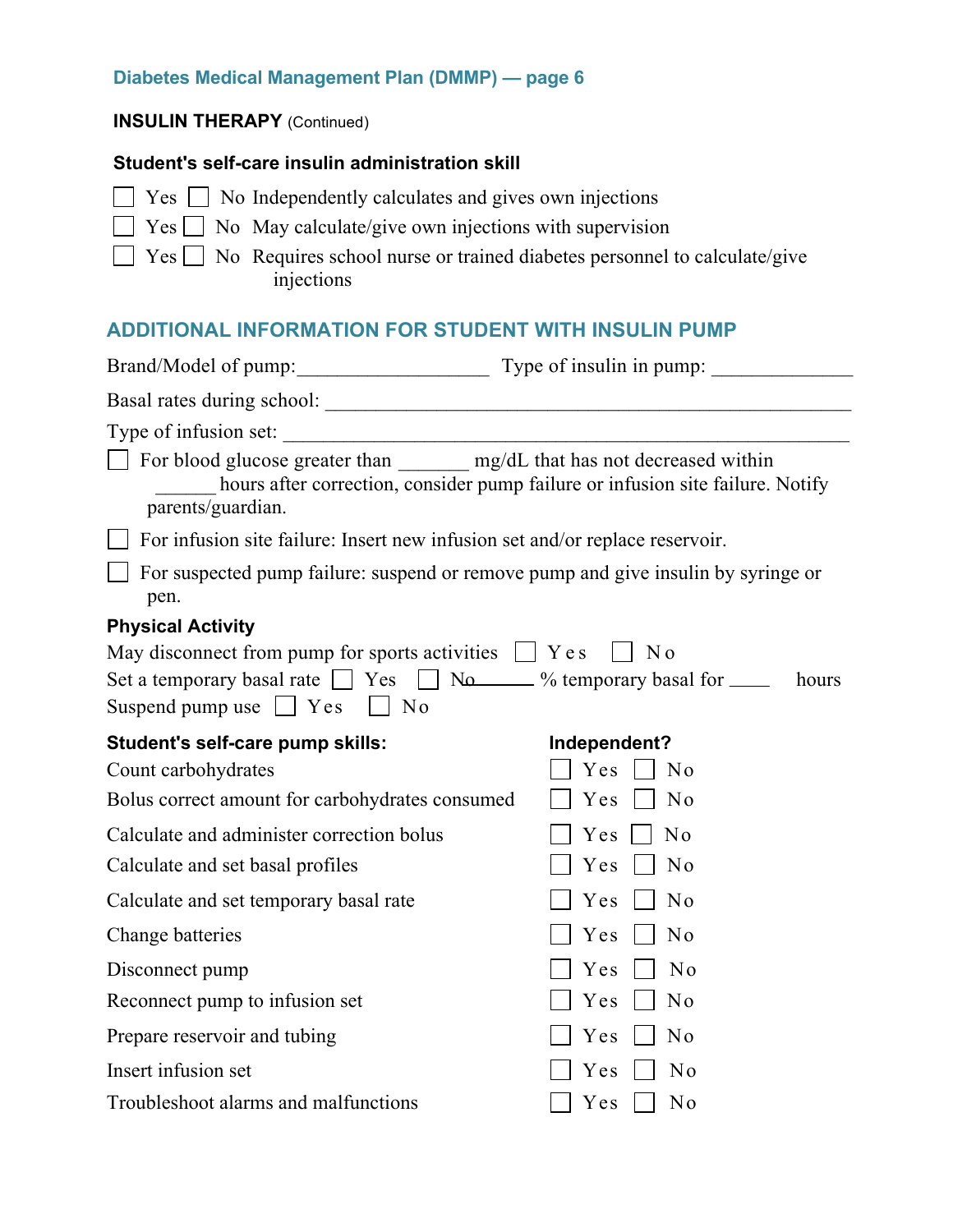## **OTHER DIABETES MEDICATIONS**

| Name: | Jose: | Route: | I imes given: |
|-------|-------|--------|---------------|
| Name: | Dose: | Route: | l'imes given: |

## **MEAL PLAN**

| <b>Meal/Snack</b>                                                                    | Time                                                                                                                 | <b>Carbohydrate Content (grams)</b>                                                         |  |
|--------------------------------------------------------------------------------------|----------------------------------------------------------------------------------------------------------------------|---------------------------------------------------------------------------------------------|--|
| <b>Breakfast</b>                                                                     |                                                                                                                      | to                                                                                          |  |
| Mid-morning snack                                                                    |                                                                                                                      | to                                                                                          |  |
| Lunch                                                                                | <u> 1989 - Johann John Harry Harry Harry Harry Harry Harry Harry Harry Harry Harry Harry Harry Harry Harry Harry</u> | $\frac{1}{2}$ to $\frac{1}{2}$ to $\frac{1}{2}$                                             |  |
| Mid-afternoon snack                                                                  |                                                                                                                      | to                                                                                          |  |
| Other times to give snacks and content/amount:                                       |                                                                                                                      |                                                                                             |  |
| sampling event):                                                                     | <u> 1980 - Jan Barat, martin a</u>                                                                                   | Instructions for when food is provided to the class (e.g., as part of a class party or food |  |
| Special event/party food permitted: $\vert \vert$ Parents/guardian discretion        |                                                                                                                      |                                                                                             |  |
| Student discretion                                                                   |                                                                                                                      |                                                                                             |  |
| Student's self-care nutrition skills:<br>Y e s                                       | No Independently counts carbohydrates                                                                                |                                                                                             |  |
| Yes                                                                                  | No May count carbohydrates with supervision                                                                          |                                                                                             |  |
| No Requires school nurse/trained diabetes personnel to count<br>Yes<br>carbohydrates |                                                                                                                      |                                                                                             |  |

## **PHYSICAL ACTIVITY AND SPORTS**

| A quick-acting source of glucose such as $\Box$ glucose tabs and/or $\Box$<br>sugar-containing juice must be available at the site of physical education activities and<br>sports. |  |  |
|------------------------------------------------------------------------------------------------------------------------------------------------------------------------------------|--|--|
| Student should eat $\Box$ 15 grams $\Box$ 30 grams of carbohydrate $\Box$ other                                                                                                    |  |  |
| $\Box$ before $\Box$ every 30 minutes during $\Box$ after vigorous physical activity                                                                                               |  |  |
| other                                                                                                                                                                              |  |  |
| If most recent blood glucose is less than mg/dL, student can participate in<br>physical activity when blood glucose is corrected and above mg/dL.                                  |  |  |
| Avoid physical activity when blood glucose is greater than<br>mg/dL or if urine/<br>blood ketones are moderate to large.                                                           |  |  |

(Additional information for student on insulin pump is in the insulin section on page 6.)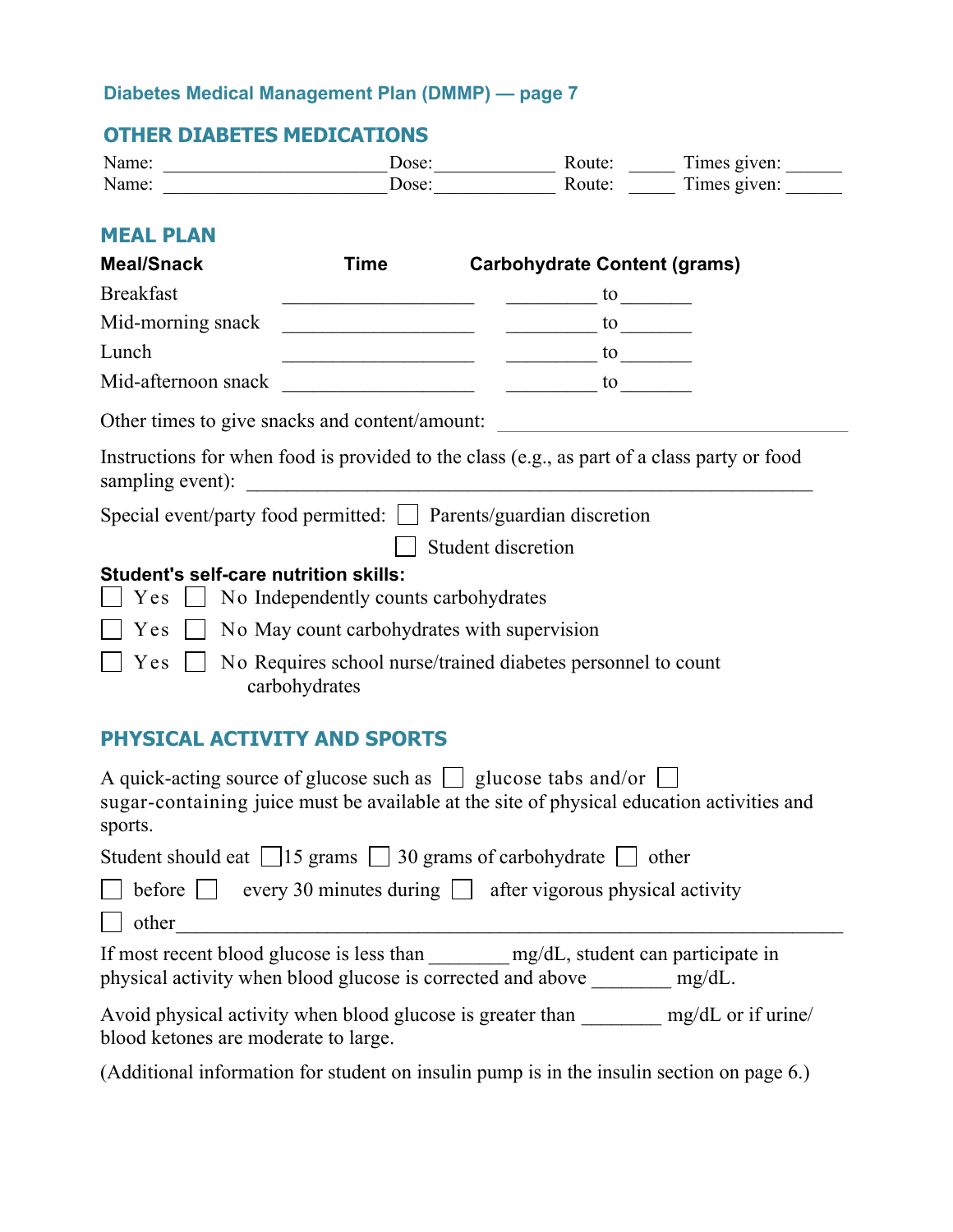### **DISASTER PLAN**

| To prepare for an unplanned disaster or emergency (72 HOURS), obtain emergency |
|--------------------------------------------------------------------------------|
| supply kit from parent/guardian.                                               |
| $\Box$ Continue to follow orders contained in this DMMP.                       |
| $\Box$ Additional insulin orders as follows:                                   |
| $\vert$ Other:                                                                 |
|                                                                                |

## **SIGNATURES**

This Diabetes Medical Management Plan has been approved by:

Student's Physician/Health Care Provider Date I, (parent/guardian:)\_\_\_\_\_\_\_\_\_\_\_\_\_\_\_\_\_\_\_\_\_\_\_\_\_\_\_\_give permission to the school nurse or another qualified health care professional or trained diabetes personnel of (school:)\_\_\_\_\_\_\_\_\_\_\_\_\_\_\_\_\_\_\_\_\_\_\_\_\_\_\_\_\_\_\_\_to perform and carry out the diabetes care tasks as outlined in (student:)\_\_\_\_\_\_\_\_\_\_\_\_\_\_\_\_\_\_ 's Diabetes Medical Management Plan. I also consent to the release of the information contained in this Diabetes Medical Management Plan to all school staff members and other adults who have responsibility for my child and who may need to know this information to maintain my child's health and safety. I also give permission to the school nurse or another qualified health care professional to contact my child's physician/health care provider.

|                               | Date |
|-------------------------------|------|
| Acknowledged and received by: | Date |
| Student's Parent/Guardian     | Date |